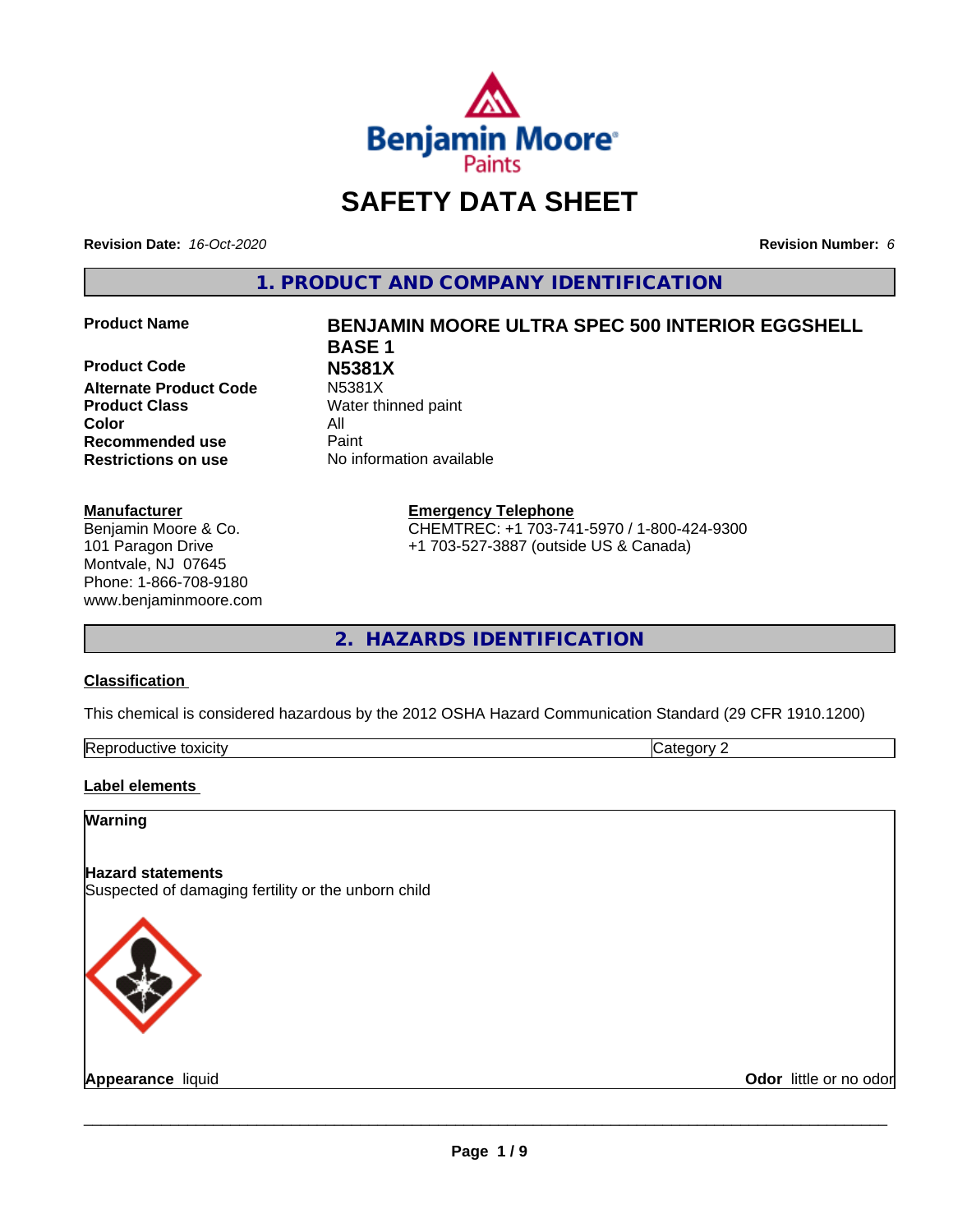#### **Precautionary Statements - Prevention**

Obtain special instructions before use Do not handle until all safety precautions have been read and understood Use personal protective equipment as required

#### **Precautionary Statements - Response**

IF exposed or concerned: Get medical advice/attention

#### **Precautionary Statements - Storage**

Store locked up

#### **Precautionary Statements - Disposal**

Dispose of contents/container to an approved waste disposal plant

#### **Hazards not otherwise classified (HNOC)**

Not applicable

#### **Other information**

No information available

 **WARNING:** This product contains isothiazolinone compounds at levels of <0.1%. These substances are biocides commonly found in most paints and a variety of personal care products as a preservative. Certain individuals may be sensitive or allergic to these substances, even at low levels.

# **3. COMPOSITION INFORMATION ON COMPONENTS**

| <b>Chemical name</b> | CAS No.    | Weight-%    |
|----------------------|------------|-------------|
| Titanium dioxide     | 13463-67-7 | $15 - 20$   |
| Kaolin, calcined     | 92704-41-1 | - 5         |
| Limestone            | 1317-65-3  | . - 5.      |
| Nepheline svenite    | 37244-96-5 | - 5         |
| Trimethylolpropane   | 77-99-6    | $0.1 - 0.5$ |

|                                                  | 4. FIRST AID MEASURES                                                                                    |
|--------------------------------------------------|----------------------------------------------------------------------------------------------------------|
| <b>General Advice</b>                            | No hazards which require special first aid measures.                                                     |
| <b>Eye Contact</b>                               | Rinse thoroughly with plenty of water for at least 15 minutes and consult a<br>physician.                |
| <b>Skin Contact</b>                              | Wash off immediately with soap and plenty of water while removing all<br>contaminated clothes and shoes. |
| <b>Inhalation</b>                                | Move to fresh air. If symptoms persist, call a physician.                                                |
| Ingestion                                        | Clean mouth with water and afterwards drink plenty of water. Consult a physician<br>if necessary.        |
| <b>Most Important</b><br><b>Symptoms/Effects</b> | None known.                                                                                              |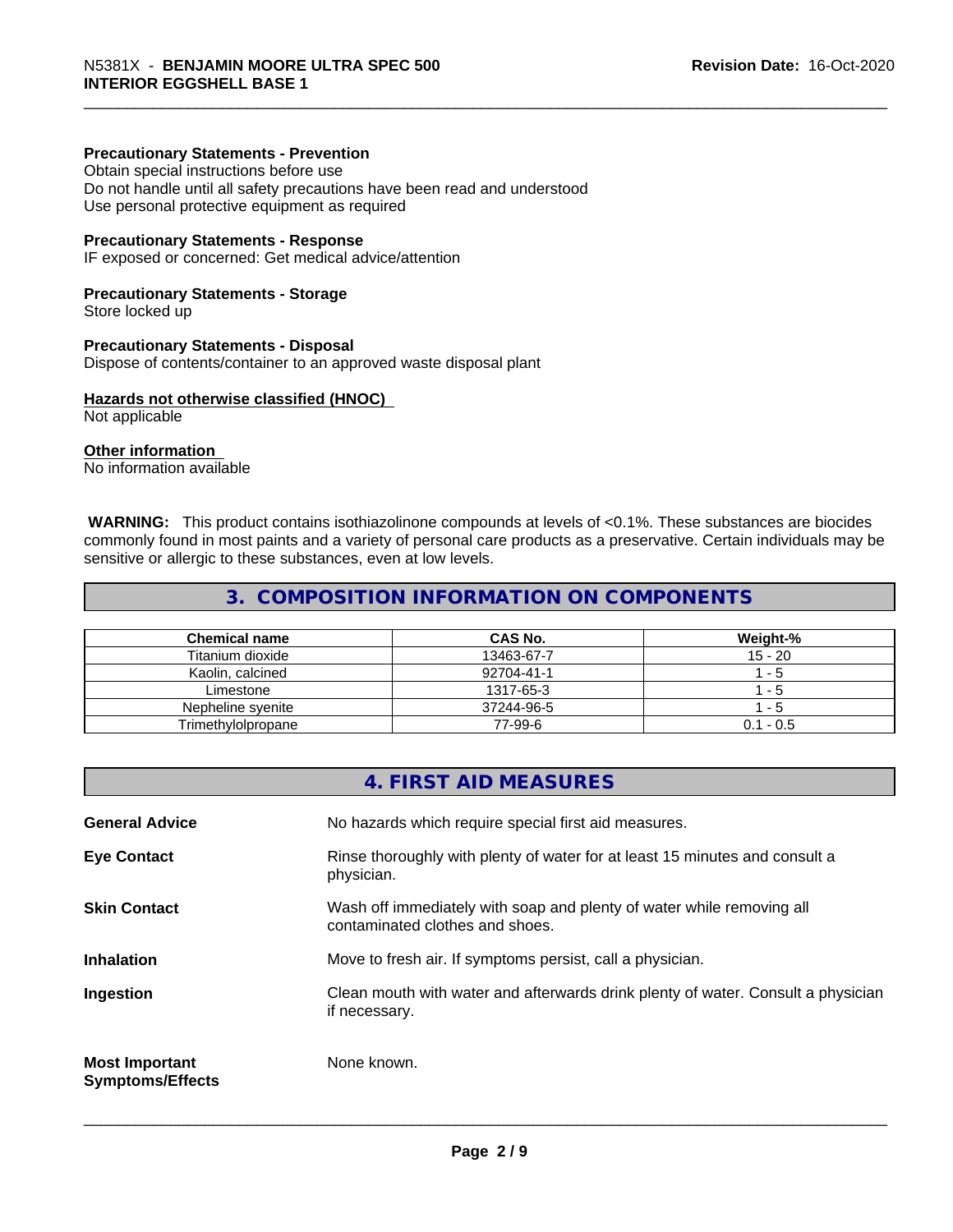| <b>Notes To Physician</b>                                                        | Treat symptomatically. |                                                                                                                                              |                                |  |
|----------------------------------------------------------------------------------|------------------------|----------------------------------------------------------------------------------------------------------------------------------------------|--------------------------------|--|
|                                                                                  |                        | 5. FIRE-FIGHTING MEASURES                                                                                                                    |                                |  |
| <b>Suitable Extinguishing Media</b>                                              |                        | Use extinguishing measures that are appropriate to local<br>circumstances and the surrounding environment.                                   |                                |  |
| Protective equipment and precautions for firefighters                            |                        | As in any fire, wear self-contained breathing apparatus<br>pressure-demand, MSHA/NIOSH (approved or equivalent)<br>and full protective gear. |                                |  |
| <b>Specific Hazards Arising From The Chemical</b>                                |                        | Closed containers may rupture if exposed to fire or<br>extreme heat.                                                                         |                                |  |
| <b>Sensitivity to mechanical impact</b>                                          |                        | No                                                                                                                                           |                                |  |
| Sensitivity to static discharge                                                  |                        | No.                                                                                                                                          |                                |  |
| <b>Flash Point Data</b><br>Flash point (°F)<br>Flash Point (°C)<br><b>Method</b> |                        | Not applicable<br>Not applicable<br>Not applicable                                                                                           |                                |  |
| <b>Flammability Limits In Air</b>                                                |                        |                                                                                                                                              |                                |  |
| Lower flammability limit:<br><b>Upper flammability limit:</b>                    |                        | Not applicable<br>Not applicable                                                                                                             |                                |  |
| Health: $2$<br><b>NFPA</b>                                                       | Flammability: 0        | Instability: 0                                                                                                                               | <b>Special: Not Applicable</b> |  |
| <b>NFPA Legend</b><br>0 - Not Hazardous<br>1 - Slightly                          |                        |                                                                                                                                              |                                |  |

- 2 Moderate
- 3 High
- 4 Severe

*The ratings assigned are only suggested ratings, the contractor/employer has ultimate responsibilities for NFPA ratings where this system is used.*

*Additional information regarding the NFPA rating system is available from the National Fire Protection Agency (NFPA) at www.nfpa.org.*

# **6. ACCIDENTAL RELEASE MEASURES**

| <b>Personal Precautions</b>      | Avoid contact with skin, eyes and clothing. Ensure adequate ventilation.                             |
|----------------------------------|------------------------------------------------------------------------------------------------------|
| <b>Other Information</b>         | Prevent further leakage or spillage if safe to do so.                                                |
| <b>Environmental precautions</b> | See Section 12 for additional Ecological Information.                                                |
| <b>Methods for Cleaning Up</b>   | Soak up with inert absorbent material. Sweep up and shovel into suitable<br>containers for disposal. |

**7. HANDLING AND STORAGE**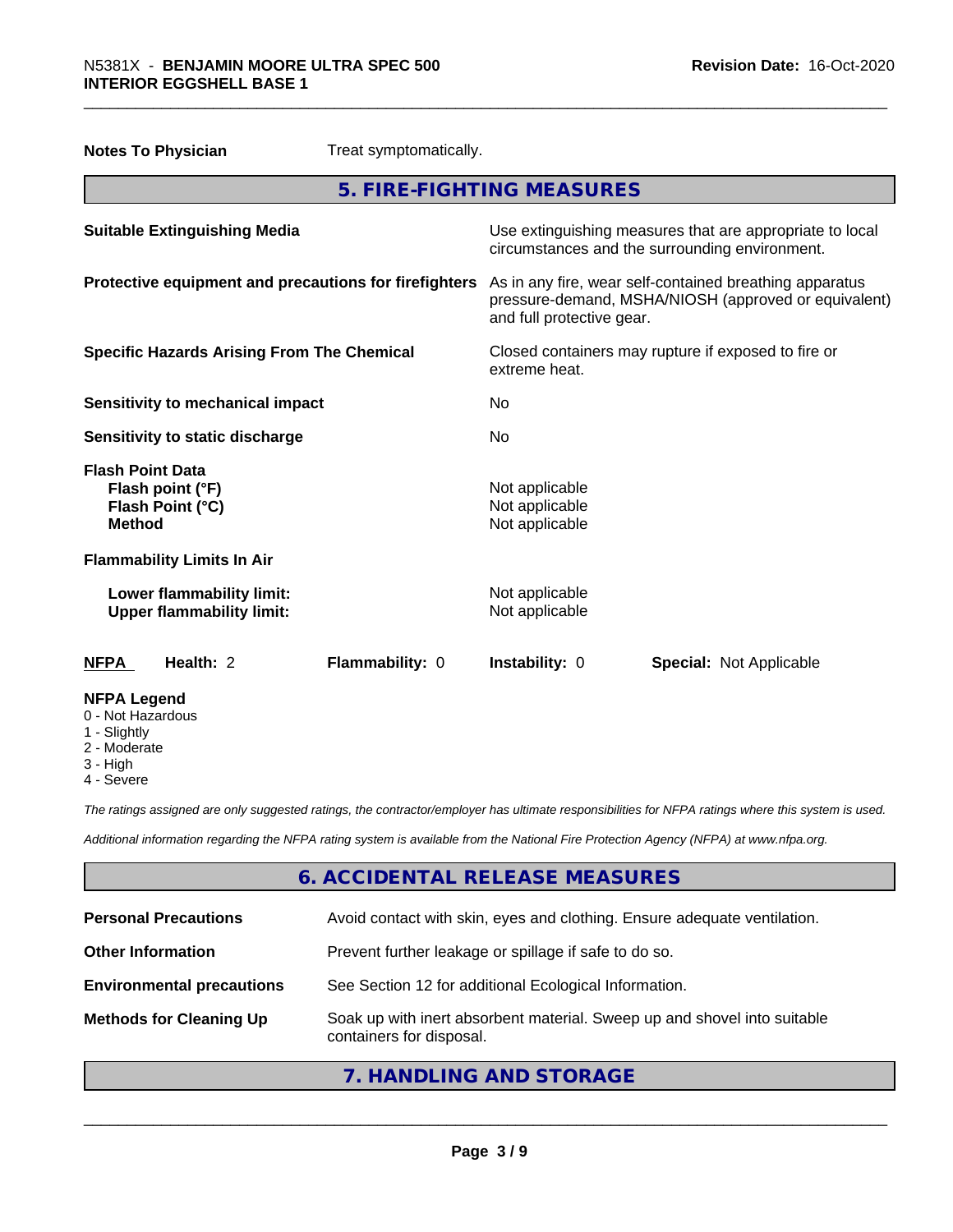| <b>Handling</b>               | Avoid contact with skin, eyes and clothing. Avoid breathing vapors, spray mists or<br>sanding dust. In case of insufficient ventilation, wear suitable respiratory<br>equipment. |
|-------------------------------|----------------------------------------------------------------------------------------------------------------------------------------------------------------------------------|
| <b>Storage</b>                | Keep container tightly closed. Keep out of the reach of children.                                                                                                                |
| <b>Incompatible Materials</b> | No information available                                                                                                                                                         |
|                               |                                                                                                                                                                                  |

# **8. EXPOSURE CONTROLS/PERSONAL PROTECTION**

#### **Exposure Limits**

| <b>Chemical name</b> | <b>ACGIH TLV</b>         | <b>OSHA PEL</b>                   |
|----------------------|--------------------------|-----------------------------------|
| Titanium dioxide     | TWA: $10 \text{ ma/m}^3$ | <b>TWA</b><br>15 ma/m $^3$        |
| ∟imestone            | N/E                      | <b>TWA</b><br>$15 \text{ mg/m}^3$ |
|                      |                          | <b>TWA</b><br>ാ mg/m $^3$         |

#### **Legend**

**Engineering** 

ACGIH - American Conference of Governmental Industrial Hygienists Exposure Limits OSHA - Occupational Safety & Health Administration Exposure Limits N/E - Not Established

| <b>Measures</b> |  | Ensure adequate ventilation, especially in confined areas. |
|-----------------|--|------------------------------------------------------------|
|                 |  |                                                            |

#### **Personal Protective Equipment**

| <b>Eye/Face Protection</b>    | Safety glasses with side-shields.                                        |
|-------------------------------|--------------------------------------------------------------------------|
| <b>Skin Protection</b>        | Protective gloves and impervious clothing.                               |
| <b>Respiratory Protection</b> | In case of insufficient ventilation wear suitable respiratory equipment. |
| <b>Hygiene Measures</b>       | Avoid contact with skin, eyes and clothing. Remove and wash contaminated |

# **9. PHYSICAL AND CHEMICAL PROPERTIES**

clothing before re-use. Wash thoroughly after handling.

| little or no odor<br>Odor<br>No information available<br><b>Odor Threshold</b><br>$10.5 - 10.6$<br>Density (Ibs/gal)<br>$1.26 - 1.28$<br><b>Specific Gravity</b><br>No information available<br>рH<br><b>Viscosity (cps)</b><br>No information available<br>No information available<br>Solubility(ies)<br>No information available<br><b>Water solubility</b><br><b>Evaporation Rate</b><br>No information available<br>No information available<br>Vapor pressure<br>No information available<br>Vapor density<br>Wt. % Solids<br>45 - 55<br>Vol. % Solids<br>$30 - 40$<br>$45 - 55$<br>Wt. % Volatiles<br>Vol. % Volatiles<br>$60 - 70$<br>0<br><b>VOC Regulatory Limit (g/L)</b><br>212<br><b>Boiling Point (°F)</b> |
|--------------------------------------------------------------------------------------------------------------------------------------------------------------------------------------------------------------------------------------------------------------------------------------------------------------------------------------------------------------------------------------------------------------------------------------------------------------------------------------------------------------------------------------------------------------------------------------------------------------------------------------------------------------------------------------------------------------------------|
|--------------------------------------------------------------------------------------------------------------------------------------------------------------------------------------------------------------------------------------------------------------------------------------------------------------------------------------------------------------------------------------------------------------------------------------------------------------------------------------------------------------------------------------------------------------------------------------------------------------------------------------------------------------------------------------------------------------------------|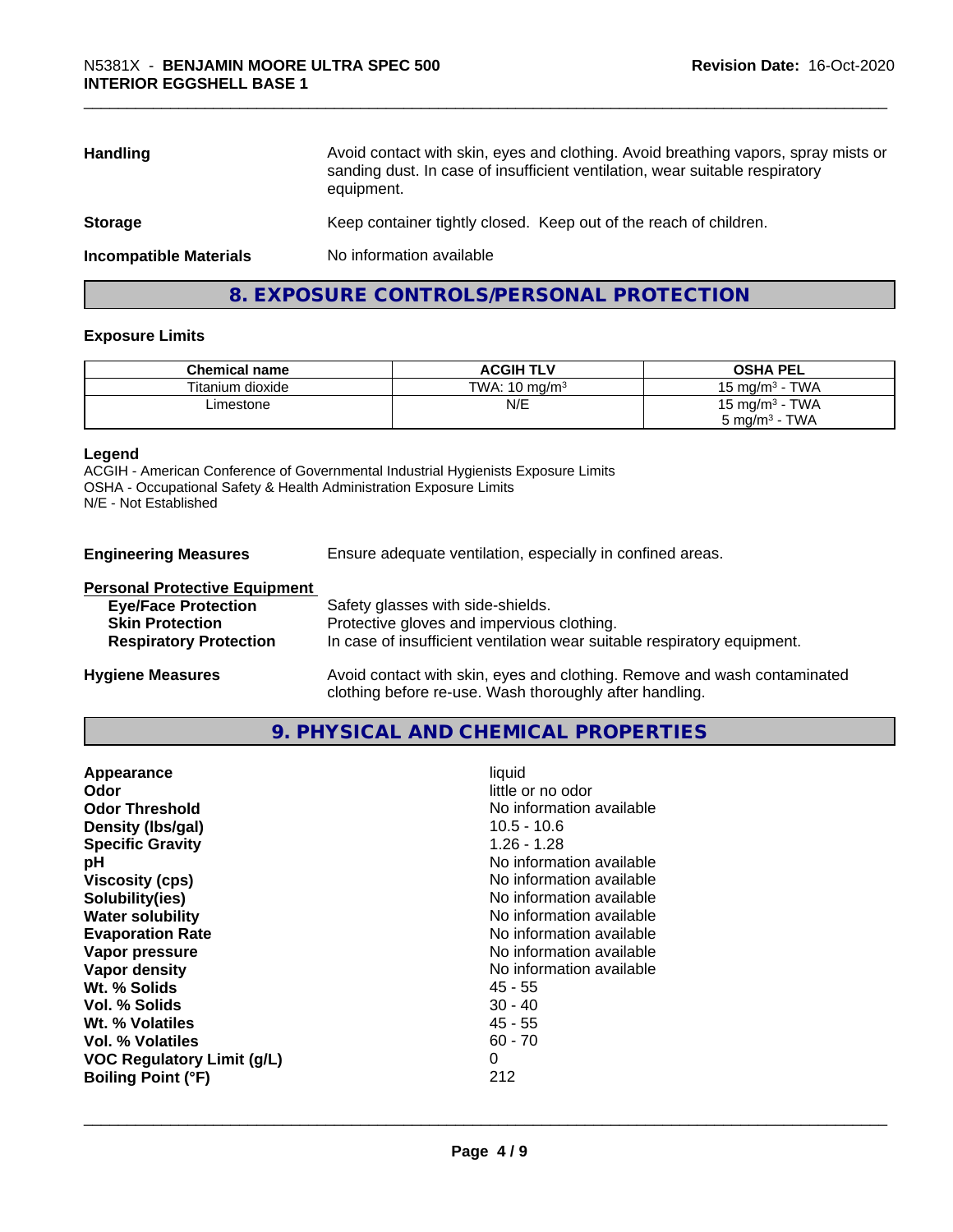**Boiling Point (°C)** 100<br> **Preezing point (°F)** 32 **Freezing point (°F)** 32 **Freezing Point (°C)** 0<br> **Flash point (°F)** 0<br>
Not applicable **Flash point (°F)**<br> **Flash Point (°C)**<br> **Flash Point (°C)**<br> **C Flash Point (°C)**<br>Method **Flammability (solid, gas)** Not applicable<br>
Upper flammability limit:<br>
Not applicable **Upper flammability limit:**<br> **Lower flammability limit:**<br>
Not applicable<br>
Not applicable **Lower flammability limit:**<br> **Autoignition Temperature (°F)** Not applicable Not applicable available **Autoignition Temperature (°F)**<br> **Autoignition Temperature (°C)** No information available **Autoignition Temperature (°C) Decomposition Temperature (°F)** No information available **Decomposition Temperature (°C)**<br> **Partition coefficient Partition coefficient Partition coefficient Partition coefficient Partition coefficient Partition coefficient Partition coefficient Partition coefficie**  **Revision Date:** 16-Oct-2020

**Not applicable**<br>Not applicable **No information available** 

### **10. STABILITY AND REACTIVITY**

| <b>Reactivity</b>                         | Not Applicable                           |
|-------------------------------------------|------------------------------------------|
| <b>Chemical Stability</b>                 | Stable under normal conditions.          |
| <b>Conditions to avoid</b>                | Prevent from freezing.                   |
| <b>Incompatible Materials</b>             | No materials to be especially mentioned. |
| <b>Hazardous Decomposition Products</b>   | None under normal use.                   |
| <b>Possibility of hazardous reactions</b> | None under normal conditions of use.     |

# **11. TOXICOLOGICAL INFORMATION**

| <b>Product Information</b>                                                                   |                                                                                                                                                                                                                                                                                                              |  |  |  |
|----------------------------------------------------------------------------------------------|--------------------------------------------------------------------------------------------------------------------------------------------------------------------------------------------------------------------------------------------------------------------------------------------------------------|--|--|--|
| Information on likely routes of exposure                                                     |                                                                                                                                                                                                                                                                                                              |  |  |  |
| <b>Principal Routes of Exposure</b>                                                          | Eye contact, skin contact and inhalation.                                                                                                                                                                                                                                                                    |  |  |  |
| <b>Acute Toxicity</b>                                                                        |                                                                                                                                                                                                                                                                                                              |  |  |  |
| <b>Product Information</b>                                                                   | No information available                                                                                                                                                                                                                                                                                     |  |  |  |
|                                                                                              | Symptoms related to the physical, chemical and toxicological characteristics                                                                                                                                                                                                                                 |  |  |  |
| <b>Symptoms</b>                                                                              | No information available                                                                                                                                                                                                                                                                                     |  |  |  |
|                                                                                              | Delayed and immediate effects as well as chronic effects from short and long-term exposure                                                                                                                                                                                                                   |  |  |  |
| Eye contact<br><b>Skin contact</b><br><b>Inhalation</b><br>Ingestion<br><b>Sensitization</b> | May cause slight irritation.<br>Substance may cause slight skin irritation. Prolonged or repeated contact may dry<br>skin and cause irritation.<br>May cause irritation of respiratory tract.<br>Ingestion may cause gastrointestinal irritation, nausea, vomiting and diarrhea.<br>No information available |  |  |  |
|                                                                                              |                                                                                                                                                                                                                                                                                                              |  |  |  |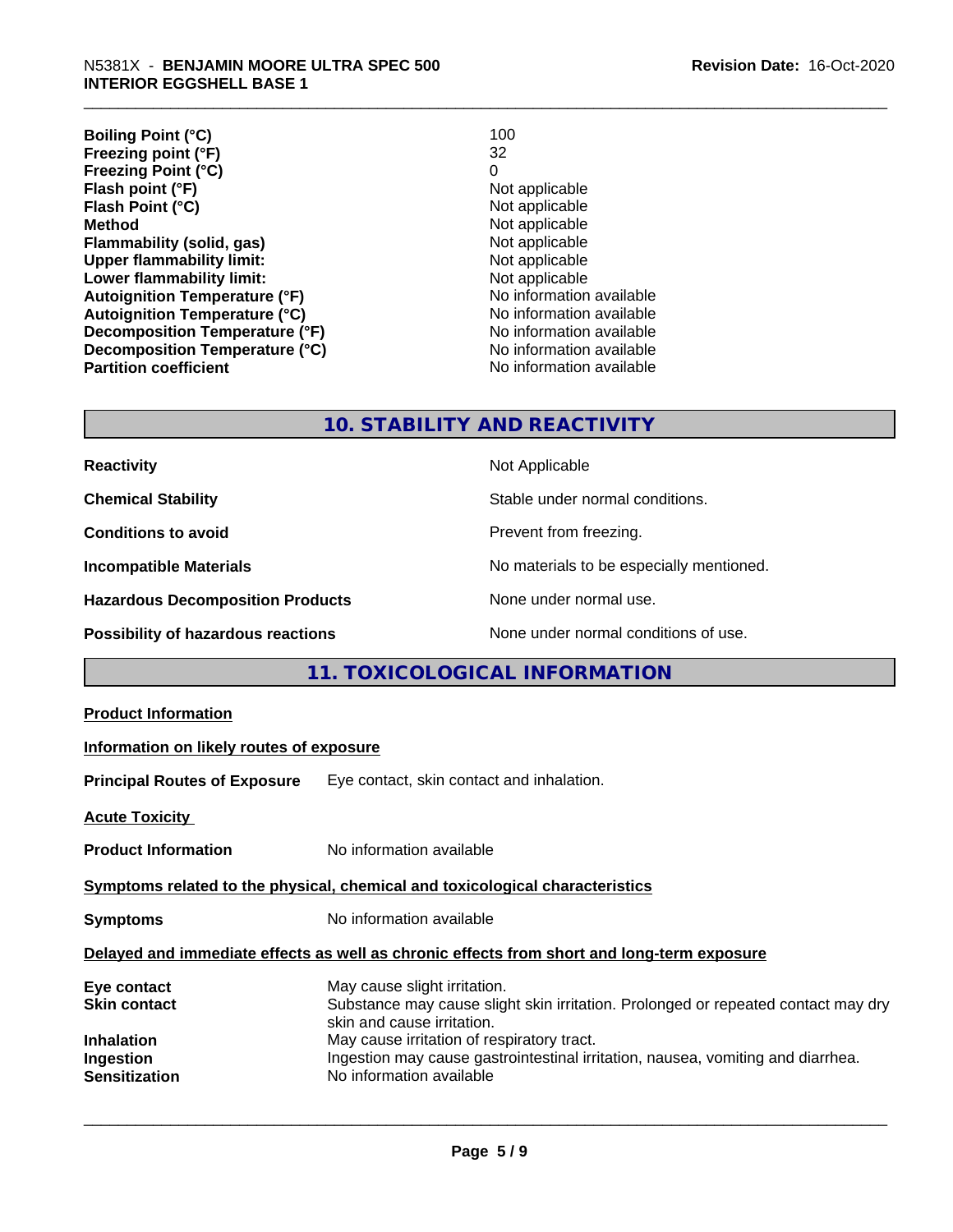| <b>Neurological Effects</b>     | No information available.                                                       |
|---------------------------------|---------------------------------------------------------------------------------|
| <b>Mutagenic Effects</b>        | No information available.                                                       |
| <b>Reproductive Effects</b>     | Possible risk of impaired fertility. Possible risk of harm to the unborn child. |
| <b>Developmental Effects</b>    | No information available.                                                       |
| <b>Target organ effects</b>     | No information available.                                                       |
| <b>STOT - single exposure</b>   | No information available.                                                       |
| <b>STOT - repeated exposure</b> | No information available.                                                       |
| Other adverse effects           | No information available.                                                       |
| <b>Aspiration Hazard</b>        | No information available                                                        |

#### **Numerical measures of toxicity**

#### **The following values are calculated based on chapter 3.1 of the GHS document**

**ATEmix (oral)** 57473 mg/kg

#### **Component Information**

| Chemical name                  | Oral LD50                                    | Dermal LD50 | Inhalation LC50         |
|--------------------------------|----------------------------------------------|-------------|-------------------------|
| Titanium dioxide<br>13463-67-7 | $> 10000$ mg/kg (Rat)                        |             |                         |
| Kaolin, calcined<br>92704-41-1 | $>$ 2000 mg/kg (Rat)                         |             |                         |
| Trimethylolpropane<br>77-99-6  | = 14100 mg/kg (Rat)<br>$= 14000$ mg/kg (Rat) |             | $> 0.29$ mg/L (Rat) 4 h |

#### **Chronic Toxicity**

#### **Carcinogenicity**

*The information below indicateswhether each agency has listed any ingredient as a carcinogen:.*

| <b>Chemical name</b>    | <b>IARC</b>          | <b>NTP</b> | <b>OSHA</b> |
|-------------------------|----------------------|------------|-------------|
|                         | 2B<br>Possible Human |            | Listed<br>. |
| 'Titanium<br>m dioxide. | Carcinoɑen           |            |             |

• Although IARC has classified titanium dioxide as possibly carcinogenic to humans (2B), their summary concludes: "No significant exposure to titanium dioxide is thought to occur during the use of products in which titanium dioxide is bound to other materials, such as paint."

#### **Legend**

IARC - International Agency for Research on Cancer NTP - National Toxicity Program OSHA - Occupational Safety & Health Administration

**12. ECOLOGICAL INFORMATION**

### **Ecotoxicity Effects**

The environmental impact of this product has not been fully investigated.

### **Product Information**

#### **Acute Toxicity to Fish**

No information available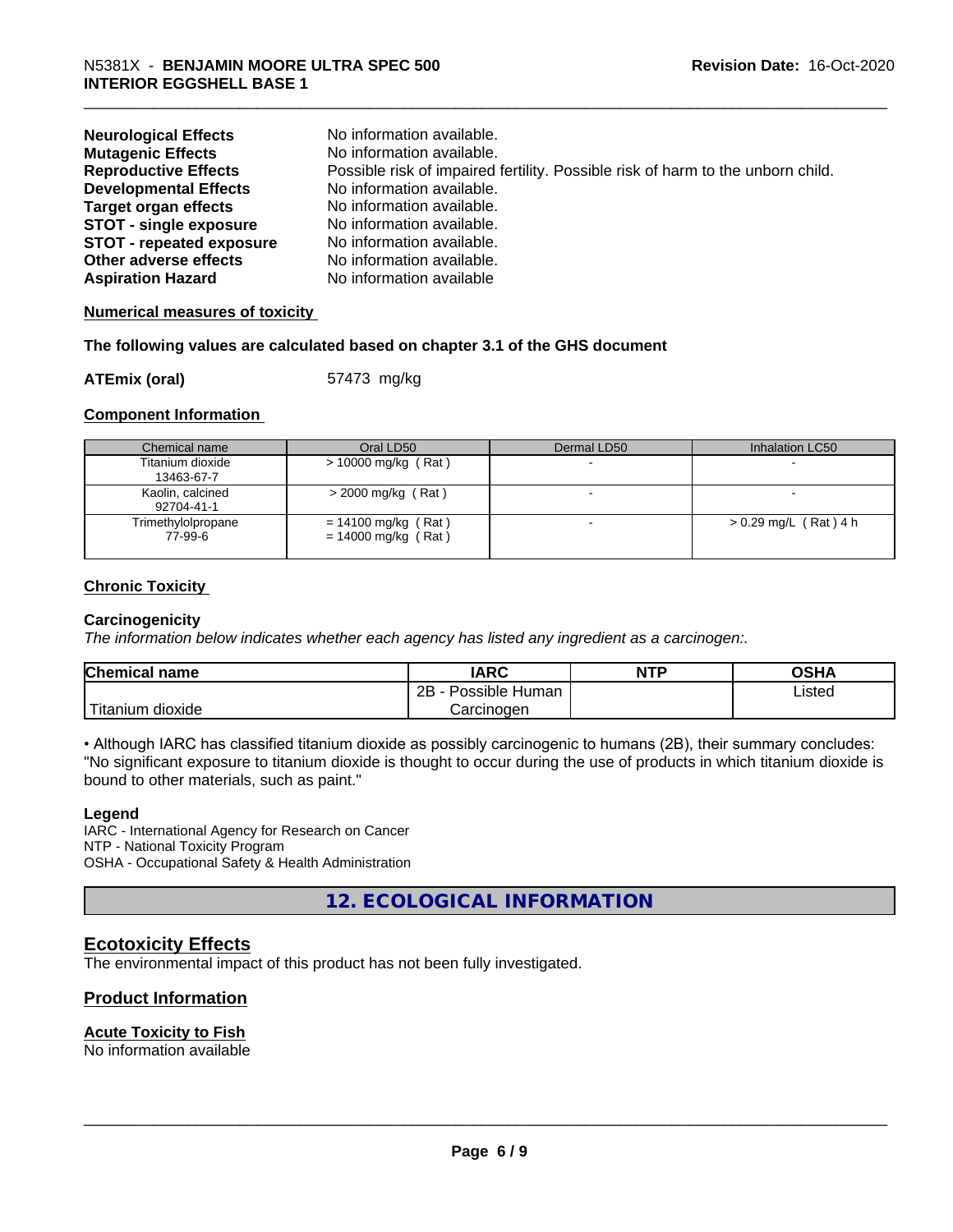#### **Acute Toxicity to Aquatic Invertebrates**

No information available

#### **Acute Toxicity to Aquatic Plants**

No information available

#### **Persistence / Degradability**

No information available.

#### **Bioaccumulation**

There is no data for this product.

#### **Mobility in Environmental Media**

No information available.

#### **Ozone**

No information available

#### **Component Information**

#### **Acute Toxicity to Fish**

Titanium dioxide  $\overline{\text{LC50:}}$  > 1000 mg/L (Fathead Minnow - 96 hr.)

#### **Acute Toxicity to Aquatic Invertebrates**

No information available

#### **Acute Toxicity to Aquatic Plants**

No information available

|                                  | 13. DISPOSAL CONSIDERATIONS                                                                                                                                                                                               |
|----------------------------------|---------------------------------------------------------------------------------------------------------------------------------------------------------------------------------------------------------------------------|
| <b>Waste Disposal Method</b>     | Dispose of in accordance with federal, state, and local regulations. Local<br>requirements may vary, consult your sanitation department or state-designated<br>environmental protection agency for more disposal options. |
|                                  | <b>14. TRANSPORT INFORMATION</b>                                                                                                                                                                                          |
| <b>DOT</b>                       | Not regulated                                                                                                                                                                                                             |
| <b>ICAO/IATA</b>                 | Not regulated                                                                                                                                                                                                             |
| <b>IMDG/IMO</b>                  | Not regulated                                                                                                                                                                                                             |
|                                  | <b>15. REGULATORY INFORMATION</b>                                                                                                                                                                                         |
| <b>International Inventories</b> |                                                                                                                                                                                                                           |
| <b>TSCA: United States</b>       | Yes - All components are listed or exempt.                                                                                                                                                                                |
|                                  |                                                                                                                                                                                                                           |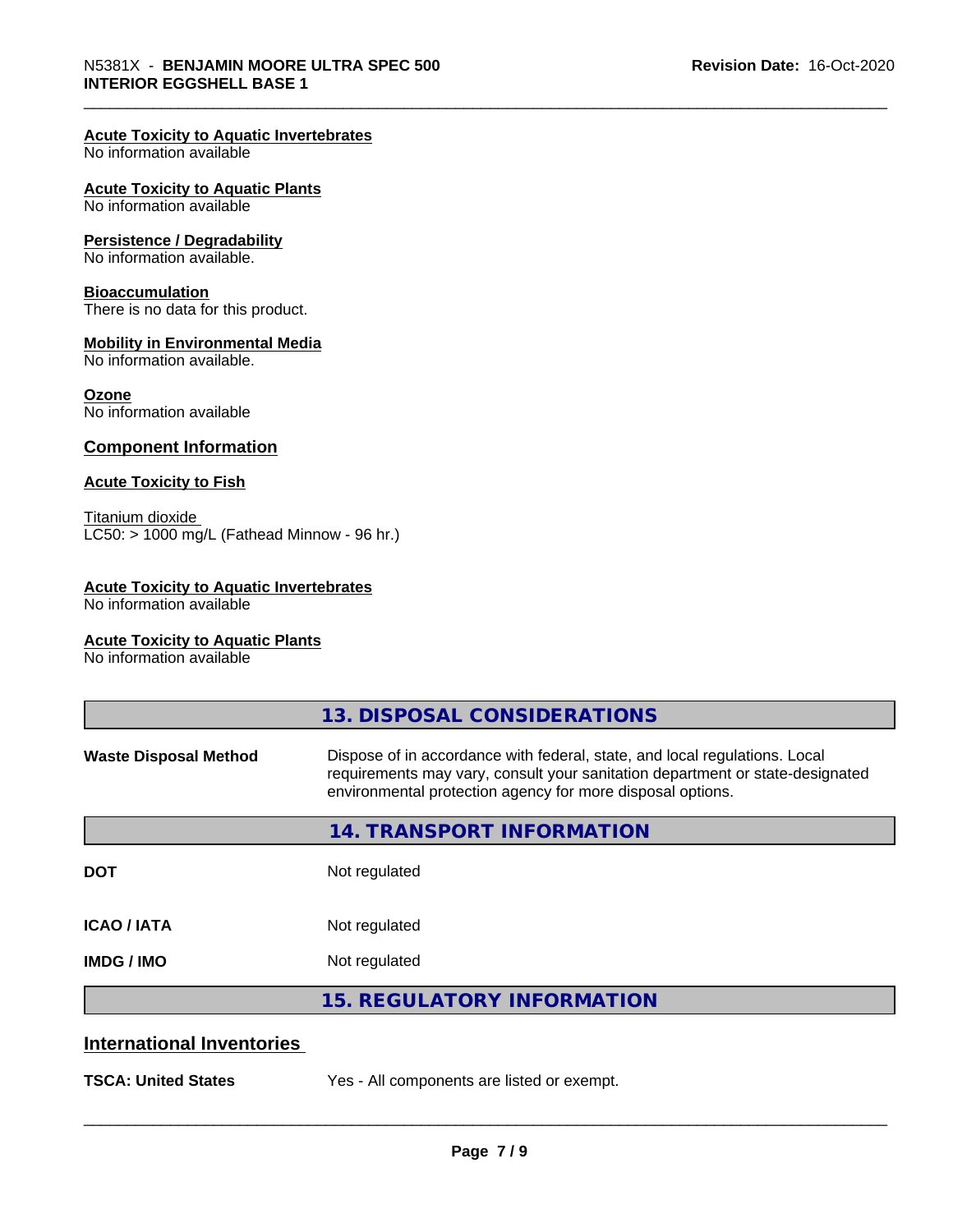**DSL: Canada** Yes - All components are listed or exempt.

# **Federal Regulations**

| SARA 311/312 hazardous categorization |     |  |
|---------------------------------------|-----|--|
| Acute health hazard                   | Nο  |  |
| <b>Chronic Health Hazard</b>          | Yes |  |
| Fire hazard                           | Nο  |  |
| Sudden release of pressure hazard     | Nο  |  |
| <b>Reactive Hazard</b>                | No  |  |

#### **SARA 313**

Section 313 of Title III of the Superfund Amendments and Reauthorization Act of 1986 (SARA). This product contains a chemical or chemicals which are subject to the reporting requirements of the Act and Title 40 of the Code of Federal Regulations, Part 372:

*None*

# **Clean Air Act,Section 112 Hazardous Air Pollutants (HAPs) (see 40 CFR 61)**

This product contains the following HAPs:

*None*

# **US State Regulations**

#### **California Proposition 65**

**A WARNING:** Cancer and Reproductive Harm– www.P65warnings.ca.gov

#### **State Right-to-Know**

| <u>т.</u><br>hemical name            | $\cdots$<br>мә<br>saunus <del>c</del> us | . Jersev<br><b>Nev</b> | Pennsvlvania |
|--------------------------------------|------------------------------------------|------------------------|--------------|
| <b></b><br><br>dioxide<br>l itanium. |                                          |                        |              |
| .imestone                            |                                          |                        |              |

#### **Legend**

X - Listed

# **16. OTHER INFORMATION**

| HMIS -                                                                                                                                                | Health: $2^*$ | <b>Flammability: 0</b> | <b>Reactivity: 0</b> | $PPE: -$ |  |
|-------------------------------------------------------------------------------------------------------------------------------------------------------|---------------|------------------------|----------------------|----------|--|
| <b>HMIS Legend</b><br>0 - Minimal Hazard<br>1 - Slight Hazard<br>2 - Moderate Hazard<br>3 - Serious Hazard<br>4 - Severe Hazard<br>* - Chronic Hazard |               |                        |                      |          |  |
|                                                                                                                                                       |               |                        |                      |          |  |